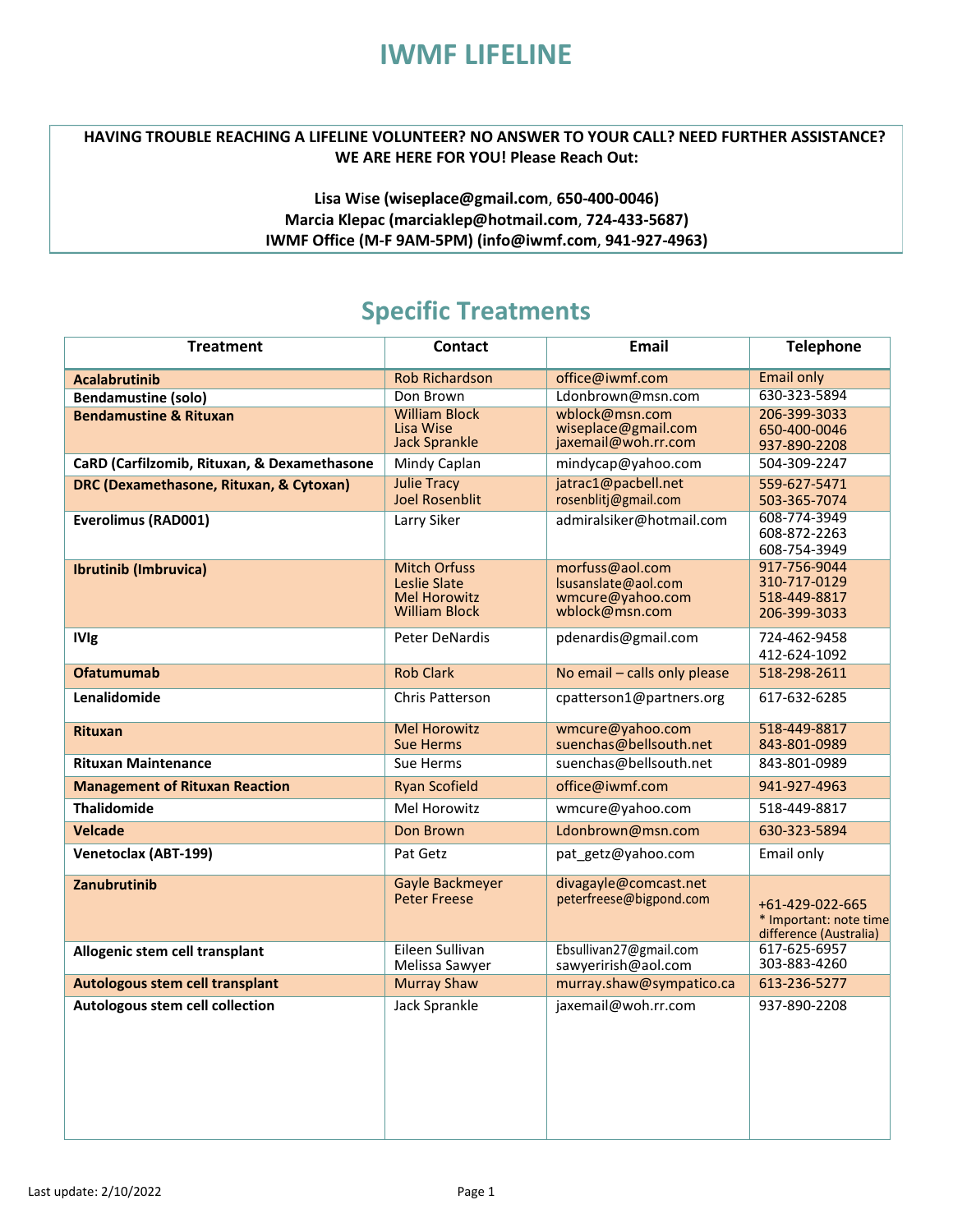# **Issues of WM Interest**

| <b>Issue</b>                                | <b>Contact</b>                                                                                                    | E-mail                                                                                                      | <b>Telephone</b>                                                                     |
|---------------------------------------------|-------------------------------------------------------------------------------------------------------------------|-------------------------------------------------------------------------------------------------------------|--------------------------------------------------------------------------------------|
| <b>Amyloidosis</b>                          | Martin Vanderlaan                                                                                                 | Sfmist@sbcglobal.net                                                                                        | Email Only                                                                           |
| <b>Bing-Neel</b>                            | <b>Julie Davidson</b><br><b>Peter Freese</b><br>*Based in Australia                                               | jefdavidson@icloud.com<br>peterfreese@bigpond.com                                                           | 615-429-2017<br>*texts OK<br>+61-429-022-665<br>* Important: note<br>time difference |
|                                             | <b>Stuart Quick</b><br>*United Kingdom                                                                            | Stuartq9961@icloud.com                                                                                      | $+44-777-426-$<br>4805                                                               |
| <b>Caregiving</b>                           | Susan Stoel<br><b>Jeff Prupis</b><br>Megan Davey                                                                  | carlstoe@hotmail.com<br>jeffprupis@yahoo.com<br>daveym@bellsouth.net                                        | 919-285-3000<br>845-664-3078<br>901-212-8240                                         |
| <b>Cold Agglutinin Disease</b>              | <b>Betty Usdan</b>                                                                                                | kolbysmum@aol.com<br>www.coldagglutinindisease.org                                                          | 954-646-5585                                                                         |
| <b>Fatigue due to WM</b>                    | Marcia Klepac<br>Pat Getz<br>Linda Goodman                                                                        | marciaklep@hotmail.com<br>pat_getz@yahoo.com<br>lsgood@aol.com                                              | 724-433-5687<br>Email only<br>914-584-2489                                           |
| <b>Emotional aspects of dealing with WM</b> | <b>Wanda Huskins</b><br>Naomi Schechter                                                                           | wmnmzl@gmail.com<br>schechtern@earthlink.net                                                                | 845-664-3077<br>212-666-7136                                                         |
| Eye Issues in WM                            | Maureen Hanley. O.D.                                                                                              | mmhanley@hotmail.com                                                                                        | 617-733-9043                                                                         |
| <b>Extramedullary Disease</b>               | <b>Eileen Sullivan</b><br><b>Peter DeNardis</b>                                                                   | Ebsullivan27@gmail.com<br>pdenardis@gmail.com                                                               | 617-625-6957<br>724-462-9458                                                         |
| <b>Familial WM</b>                          | Marcia Klepac<br><b>Wanda Huskins</b>                                                                             | marciaklep@hotmail.com<br>wmnmzl@gmail.com                                                                  | 724-433-5687<br>805-664-3077                                                         |
| <b>Lymphadenopathy/Bulky Disease</b>        | <b>Wanda Huskins</b>                                                                                              | wmnmzl@gmail.com                                                                                            | 845-664-3077                                                                         |
| <b>Myelodysplastic Syndrome (MDS)</b>       | Murray Shaw                                                                                                       | murray.shaw@sympatico.ca                                                                                    | 613-236-5277                                                                         |
| <b>Newly diagnosed</b>                      | <b>Wanda Huskins</b><br><b>Joel Rosenblit</b><br><b>Charlie Davault</b><br>Linda Goodman<br><b>Harry Langlois</b> | wmnmzl@gmail.com<br>rosenblitj@gmail.com<br>charlesdavault@earthlink.net<br>lsgood@aol.com<br>Phone only    | 845-664-3077<br>503-365-7074<br>904-586-2952<br>914-584-2489<br>615-373-3725         |
| <b>Ninety and Nifty!</b>                    | Harry Langlois                                                                                                    | Phone only                                                                                                  | 615-373-3725                                                                         |
| <b>Peripheral neuropathy</b>                | <b>Tom Hoffmann</b><br>Joel Rosenblit (motor<br>neuropathy)                                                       | thh97@msn.com<br>rosenblitj@gmail.com                                                                       | 501-231-5667<br>503-365-7074                                                         |
| <b>Pleural Effusion</b>                     | Lisa Wise                                                                                                         | wiseplace@gmail.com                                                                                         | 650-400-0046                                                                         |
| <b>Radiation Treatment</b>                  | Eileen Sullivan                                                                                                   | Ebsullivan27@gmail.com                                                                                      | 617-625-6957                                                                         |
| <b>Relapse after Treatment</b>              | Don Brown<br>Marcia Klepac                                                                                        | Ldonbrown@msn.com<br>marciaklep@hotmail.com                                                                 | 630-323-5894<br>724-433-5687                                                         |
| <b>Schnitzler Syndrome</b>                  | <b>Bernie Tyrrell</b>                                                                                             | Bernard.tyrrell@gmail.com                                                                                   | 302-740-3377                                                                         |
| Twenty Year Club -- Thriving with WM        | <b>Fred Bickle</b><br><b>Bob Bailey</b><br>Laura Bailey<br>Jane Hendrickson<br>Mel Horowitz                       | Flb134@msn.com<br>Bob.bailey@W3-LLC.com<br>Laurabailey64@gmail.com<br>cmapa@comcast.net<br>wmcure@yahoo.com | 805-492-4927<br>770-633-3536<br>770-361-4859<br>609-280-4659<br>518-449-8817         |
| <b>Watch &amp; wait</b>                     | <b>Mel Horowitz</b><br><b>Joel Rosenblit</b>                                                                      | wmcure@yahoo.com<br>rosenblitj@gmail.com                                                                    | 518-449-8817<br>503-365-7074                                                         |
| Young WM                                    | Ryan Scofield<br>Deborah Kelly                                                                                    | office@iwmf.com<br>deborah982@gmail.com                                                                     | 941-927-4963<br>713-824-5853                                                         |